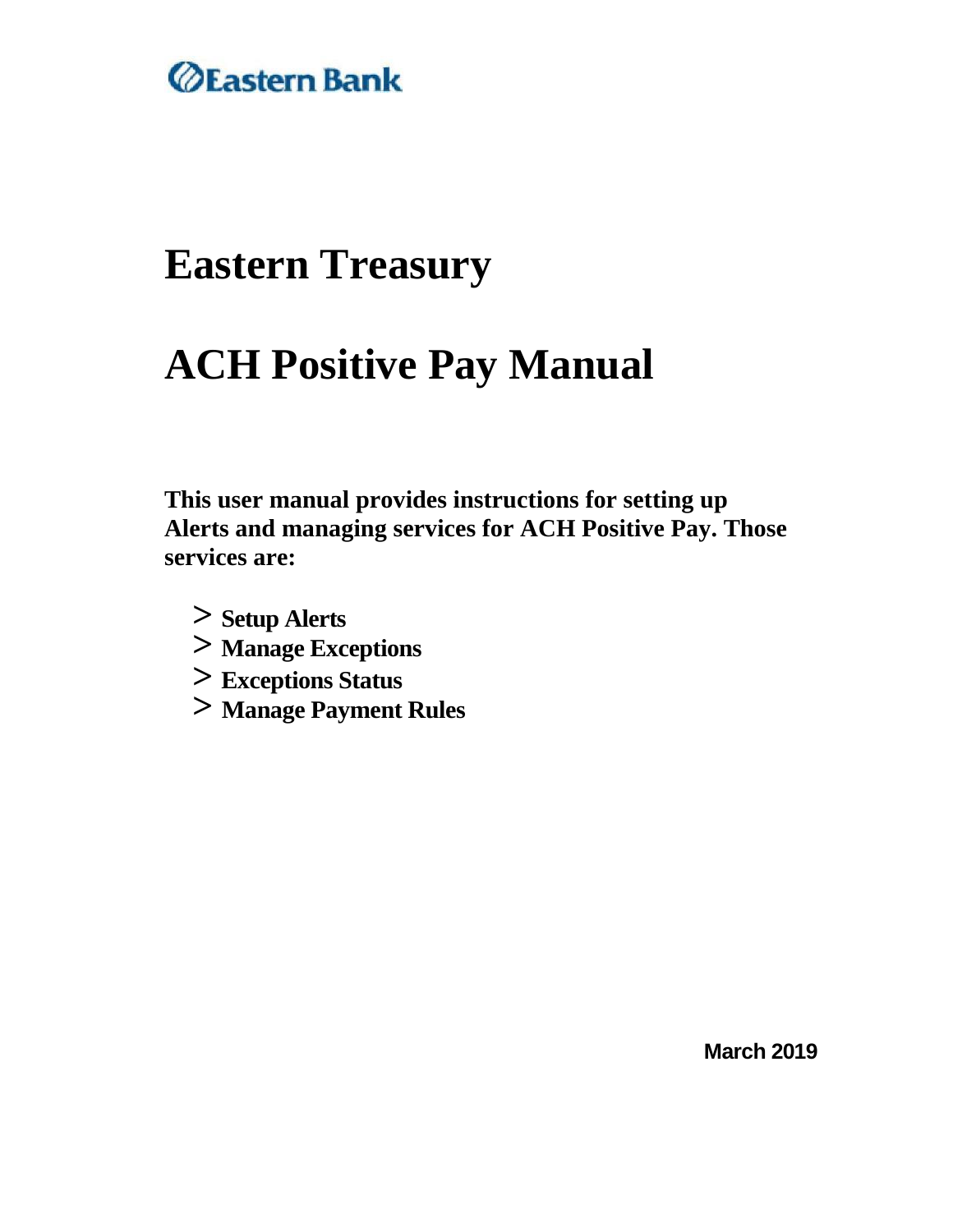### **Table of Contents**

| 2.             |  |
|----------------|--|
|                |  |
|                |  |
|                |  |
| 1 <sub>1</sub> |  |
| 2.             |  |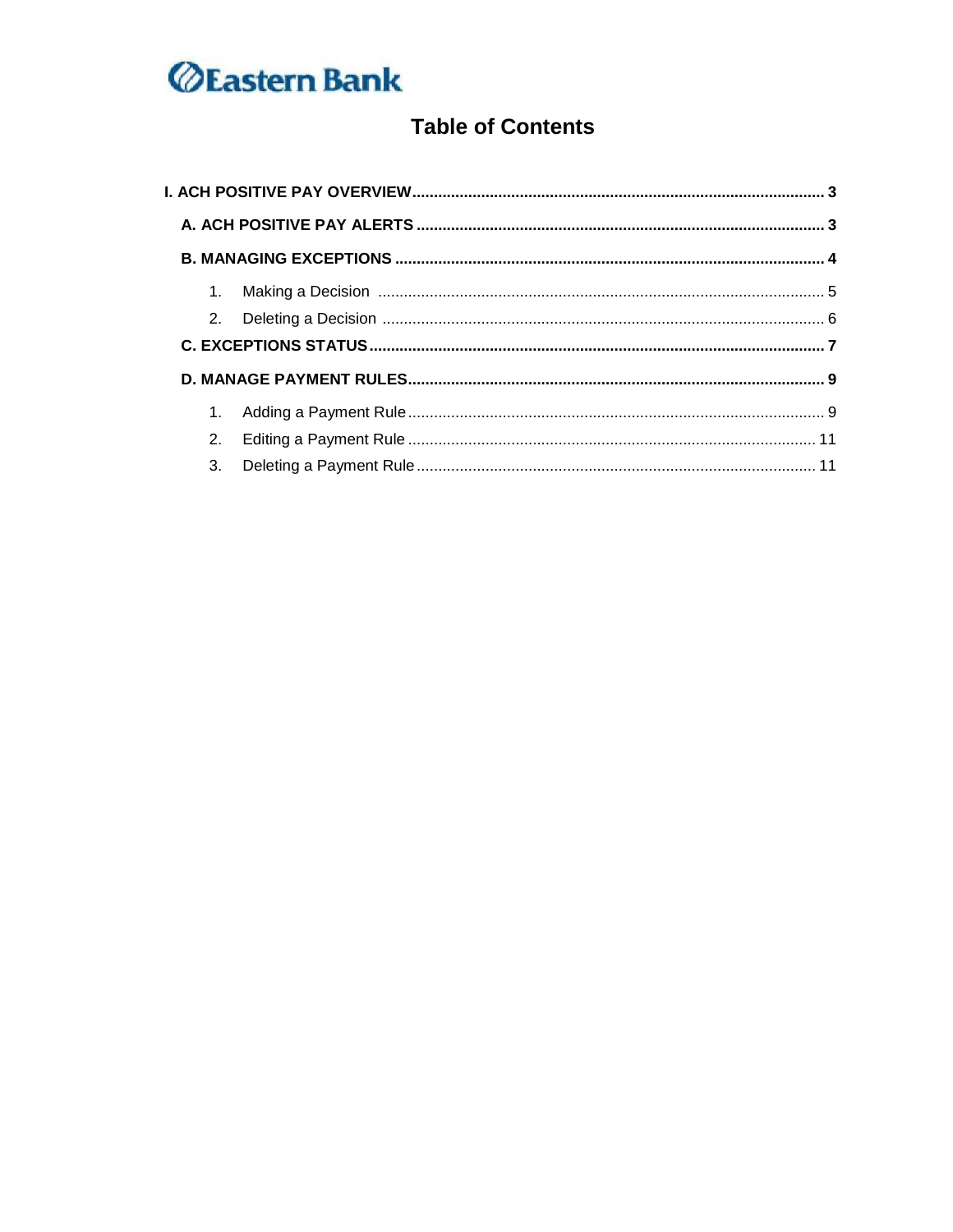### **I. ACH Positive Pay Overview**

ACH Positive Pay allows users to view and manage ACH exceptions and make decisions to pay or return them.

- ACH transactions are compared against conditions, called **payment rules**, that determine whether they are debited from your accounts or blocked.
- If a transaction matches the condition criteria, it processes normally and is sent to post.
- Blocked transactions are displayed on the *Manage Exceptions* page where you can make decisions to pay or return them.
- Users can create new payment rules based on exceptions they have decided to pay, which prevents future exceptions from being generated for the originating companies.
- New payment rules can be created proactively and in real-time when a new vendor relationship is established, further preventing future exceptions.
- To ensure the best user experience, currently approved OS and Browsers can be found at: <https://www.easternbank.com/system-and-browser-requirements>

### **A. ACH Positive Pay Alerts**

Use Manage Alerts to manage your account and non-account alert subscriptions.

Alerts are always sent to your online banking mailbox located on the Welcome page within Positive Pay. Alerts can also be delivered to your e-mail address; you must set up this delivery option on the *Personal Preferences* page.

To access the *Manage Alerts* page:

#### Click **Administration > Manage alerts.**

The *Manage Alerts* page is displayed. The *Manage Alerts* page always opens to the **Account Alerts** tab

| <b>Manage Alerts</b>                                                                                                                                                                                                                                                                                                          |                           |                 |
|-------------------------------------------------------------------------------------------------------------------------------------------------------------------------------------------------------------------------------------------------------------------------------------------------------------------------------|---------------------------|-----------------|
| Use this page to manage the alerts you receive and how you receive them. You can add new alerts, change existing alerts, or delete non-mandatory alerts. Enabled alerts are always delivered to your<br>online banking mailbox. Available destinations depend upon the contact information you enter in Personal Preferences. |                           |                 |
| <b>Non-account Alerts</b><br><b>Custom Alerts</b><br><b>Account Alerts</b>                                                                                                                                                                                                                                                    |                           |                 |
| Select the account for which you would like to manage alerts and click "Go." To add or delete an alert for multiple accounts at once, go to Set Up Account Alerts.                                                                                                                                                            |                           |                 |
| demo 2 - *4691 V<br>Go                                                                                                                                                                                                                                                                                                        |                           |                 |
| Alerts for demo 2 - *4691                                                                                                                                                                                                                                                                                                     |                           |                 |
| <b>Alert</b>                                                                                                                                                                                                                                                                                                                  | <b>Send To</b>            |                 |
| <b>Account Reconciliation &amp; Positive Pay Alerts</b>                                                                                                                                                                                                                                                                       |                           |                 |
| <b>Account Stale Date</b>                                                                                                                                                                                                                                                                                                     | Alert is off              | Add             |
| <b>ACH Positive Pay</b><br>$\checkmark$                                                                                                                                                                                                                                                                                       | m.robbins@easternbank.com | Change . Delete |
| <b>Check Issue Approval Pending</b><br>$\checkmark$                                                                                                                                                                                                                                                                           | m.robbins@easternbank.com | Change . Delete |
| Positive Pay<br>$\checkmark$                                                                                                                                                                                                                                                                                                  | m.robbins@easternbank.com | Change . Delete |
| <b>Positive Pay Exception Reminder</b><br>$\checkmark$                                                                                                                                                                                                                                                                        | m.robbins@easternbank.com | Change . Delete |
| <b>ACH Positive Pay Exception Reminder</b><br>$\checkmark$                                                                                                                                                                                                                                                                    | m.robbins@easternbank.com | Change . Delete |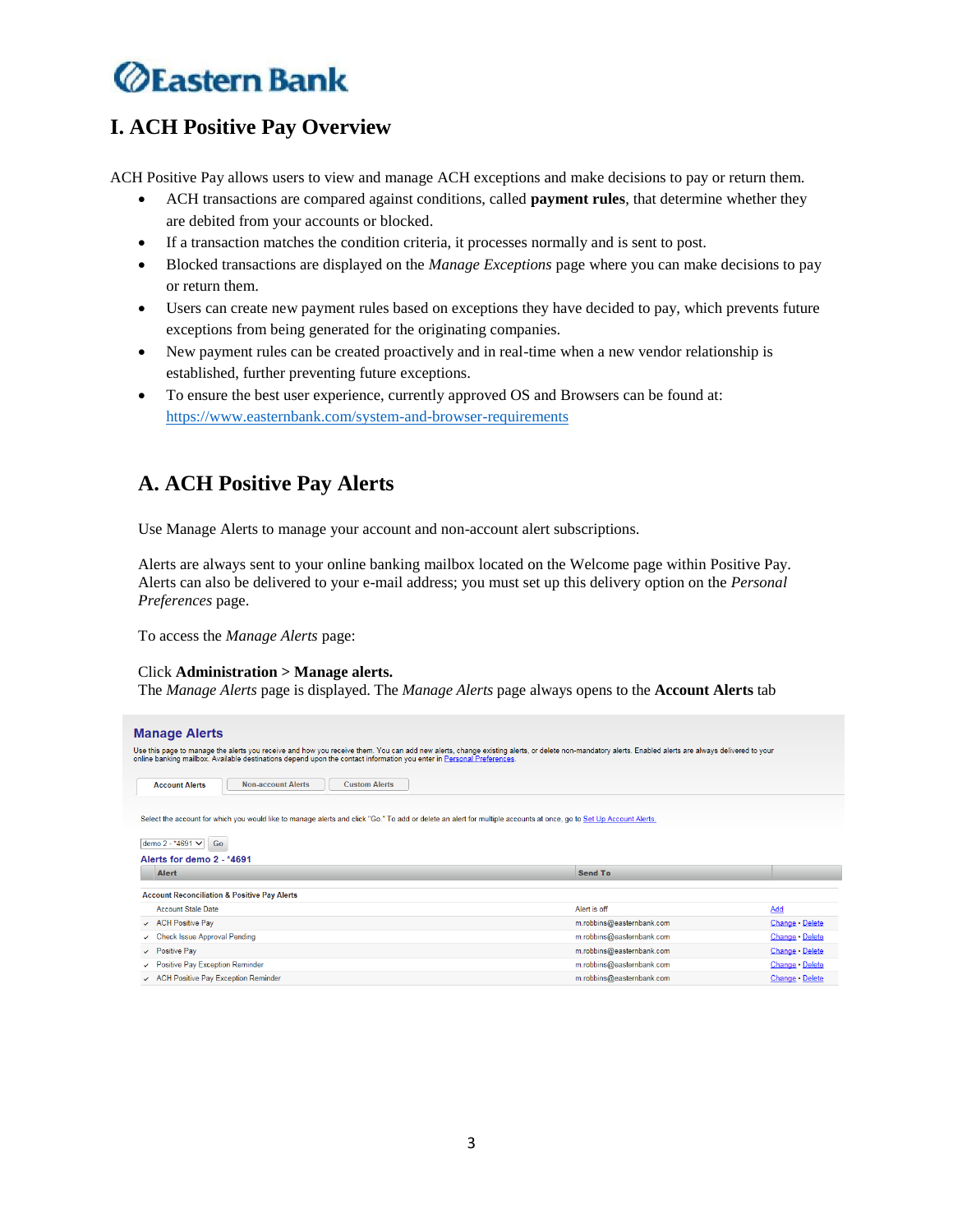The **Account Alerts** tab shows the alert subscriptions available to you based on your entitled services and accounts. **We recommend that you enable the ACH Positive Pay and the ACH Positive Pay Exception Reminder alert.**

There are 2 types of Alerts you can setup for ACH Positive Pay. We strongly suggest that you activate both. The address on the aler[t](ftp://is:_businessservicesteam@easternbank.com/) [is:](mailto:_businessservicesteam@easternbank.com) businessservicesteam@easternbank.com

- **ACH Positive Pay** These alerts will inform you of any items that have been detected and blocked.
	- 1. 8:00 a.m. (previous day debits)
	- 2. 2:00 p.m. (1st Same Day presentment) **NOTE**: time is approximate
	- 3. 6:30 p.m. (2nd Same Day presentment) **NOTE**: time is approximate
- **ACH Positive Pay Exception Reminder** This alert will remind you at 7:00 p.m. ET if there are items that have not been decisioned. The deadline for decisioning is 8:00 p.m. ET.

**Note:** The default for previous day items that have not been decisioned by 8:00 p.m. ET is **Return**. Same Day items not decisioned will be carried over 1 business day to allow additional time for decisioning.

#### **B. Managing Exceptions**

The *Manage Exceptions* page displays rejected ACH transactions (exceptions). A transaction can be rejected for one of three reasons:

- 1. Unauthorized originating company
- 2. Unauthorized SEC (standard entry class) code
- 3. Unauthorized dollar amount

**Note:** Users can only view exceptions for each account they are entitled to.

To access the *Manage Exceptions* page: Click **Account Services > ACH Positive Pay > Manage Exceptions**

|                           |                                                    |                                                                                                      | To make a decision on an exception, choose an applicable decision, check the appropriate exceptions, and then click "Continue". |                |                           |                                      |
|---------------------------|----------------------------------------------------|------------------------------------------------------------------------------------------------------|---------------------------------------------------------------------------------------------------------------------------------|----------------|---------------------------|--------------------------------------|
|                           |                                                    | Use the following links for easy access to specific sections of this page.                           |                                                                                                                                 |                |                           |                                      |
|                           | . ACH Exceptions Awarting Approval and/or Decision |                                                                                                      |                                                                                                                                 |                |                           |                                      |
|                           |                                                    | <b>ACH Exceptions Awaiting Approval and/or Decision</b>                                              |                                                                                                                                 |                |                           | Return to top                        |
|                           | Decisions can be made from 8:00 AM to 3:00 PM FT.  |                                                                                                      |                                                                                                                                 |                |                           |                                      |
|                           |                                                    | ACH exceptions with a 'Pay' decision are automatically added to your list of authorized originators' |                                                                                                                                 |                |                           |                                      |
|                           |                                                    |                                                                                                      |                                                                                                                                 |                |                           |                                      |
|                           |                                                    | Checks converted to ACH electronic payments appear with 'ACH' beside the check number.               |                                                                                                                                 |                |                           |                                      |
|                           |                                                    |                                                                                                      |                                                                                                                                 |                |                           |                                      |
| Select all . Deselect all |                                                    |                                                                                                      |                                                                                                                                 |                |                           |                                      |
| Decision                  | <b>Debit Account</b>                               | Ociginator Company Name                                                                              | Debit Amount Check Number                                                                                                       | Effective Date | Reject Reason             | <b>Approval Status</b>               |
| Return =                  | $-4511$                                            | ABC Corp.                                                                                            | \$765.43 124569                                                                                                                 | 10/09/2014     | Unauthorized Ong. Comp.   | 1 of 2 received<br>Ready to transmit |
| Pay<br>im.                | 14512                                              | ZIP Corp.                                                                                            | \$396.46                                                                                                                        | 10/09/2014     | Unauthorized Sec.         | 0 of 2 received<br>Ready to transmit |
|                           |                                                    | 5. Add payment rule for this originating company                                                     |                                                                                                                                 |                |                           |                                      |
| <b>Maximum Amount</b>     |                                                    | <b>ACH Transaction Type</b>                                                                          |                                                                                                                                 |                |                           |                                      |
| No maximum                |                                                    | ALL-Select All                                                                                       | Edit authorization                                                                                                              |                |                           |                                      |
| $P_{\text{HV}}$           | 14512                                              | ABC Corp.                                                                                            | \$700.43                                                                                                                        | 10/09/2014     | Unauthorized Ong. Comp528 | 1 of 2 received                      |
|                           |                                                    | No payment rule added for this originating company                                                   |                                                                                                                                 |                |                           | Ready to transmit                    |
| $P_{Hf}$                  | 14612                                              | ABC Carp                                                                                             | \$650.43                                                                                                                        | 10/09/2014     | Unauthorized Sec          | 1 of 2 received<br>Ready to transmit |
|                           | Added payment rule for this originating company    |                                                                                                      |                                                                                                                                 |                |                           |                                      |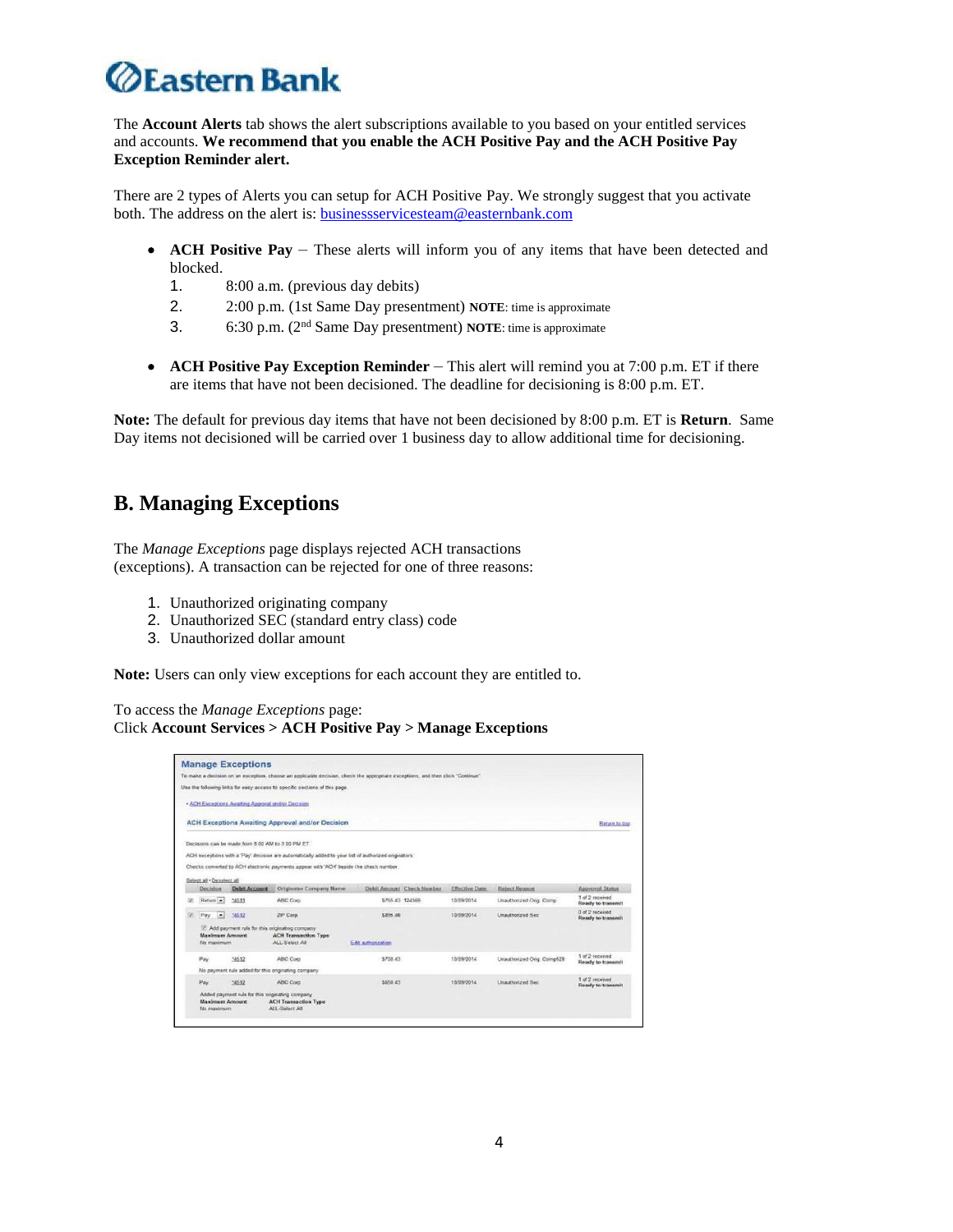

*Manage Exceptions Field Descriptions*

| Field                       | <b>Description</b>                                                                  |
|-----------------------------|-------------------------------------------------------------------------------------|
| Decision                    | Pay or Return.                                                                      |
| Debit Account               | The number of the account that will be debited.                                     |
| Originator Company Name     | The name of the originating company.                                                |
| Debit Amount                | The amount of the debit transactions.                                               |
| <b>Effective Date</b>       | The date the payment is effective.                                                  |
| <b>Reject Reason</b>        | The reason why the payment was rejected.                                            |
| <b>Approval Status</b>      | The number of approvals received out of the total approvals required.               |
| <b>Maximum Amount</b>       | The maximum allowed for future ACH debit transactions for the company.              |
| <b>ACH</b> Transaction Type | The ACH entry classes allowed for future ACH debit transactions for the<br>company. |

#### **1. Making a Decision**

Decisions can be made on ACH exceptions during the ACH exception decision window which is from 8:00 a.m. to 8:00 p.m. Eastern Time. If a decision is not made on an exception during the decision window, then the default decision of Return will be applied.

To make a decision, do the following:

- 1. Click the check box associated with the exception.
- 2. Click the **Decision** dropdown arrow and select **Pay** or **Return**.

If a **Pay** decision is applied, a payment rule is automatically added to your list of originator company payment rules.

**Note:** If you **do not** want to add the company, de-select the **Add payment rule for this originating company** check box.

| <b>Decision</b>   | Debit<br>Account | Originator<br>Company Name                     | Debit Check<br>Amount Number                                                               | Effective<br><b>Date</b> | Reject Reason              | Approval<br>Status                             |
|-------------------|------------------|------------------------------------------------|--------------------------------------------------------------------------------------------|--------------------------|----------------------------|------------------------------------------------|
| Pav<br>$\bullet$  | *4603            | EASTERNBANK                                    | \$2.05                                                                                     | 05/20/14                 | UNAUTH ORIG<br><b>COMP</b> | $0$ of $1$<br>received<br>Ready to<br>transmit |
|                   |                  | Add payment rule for this originating company. |                                                                                            |                          |                            |                                                |
| Maximum<br>Amount |                  | <b>ACH Transaction</b><br>Type                 |                                                                                            |                          |                            |                                                |
| No maximum        |                  | ALL-Select All                                 | Edit payment rule                                                                          |                          |                            |                                                |
|                   |                  | <b>Check Exceptions Awaiting Approval</b>      |                                                                                            |                          |                            |                                                |
|                   |                  | There are no decisions awaring approval.       | Your window for approving a decision on an exception is from 10:00:00 AM to 2:00:00 PM ET. |                          |                            |                                                |
|                   |                  | <b>Check Exceptions Awaiting Decision</b>      |                                                                                            |                          |                            | Return to too                                  |
|                   |                  |                                                | Your window for decisioning checks is from 10:00:00 AM to 2:00:00 PM ET.                   |                          |                            |                                                |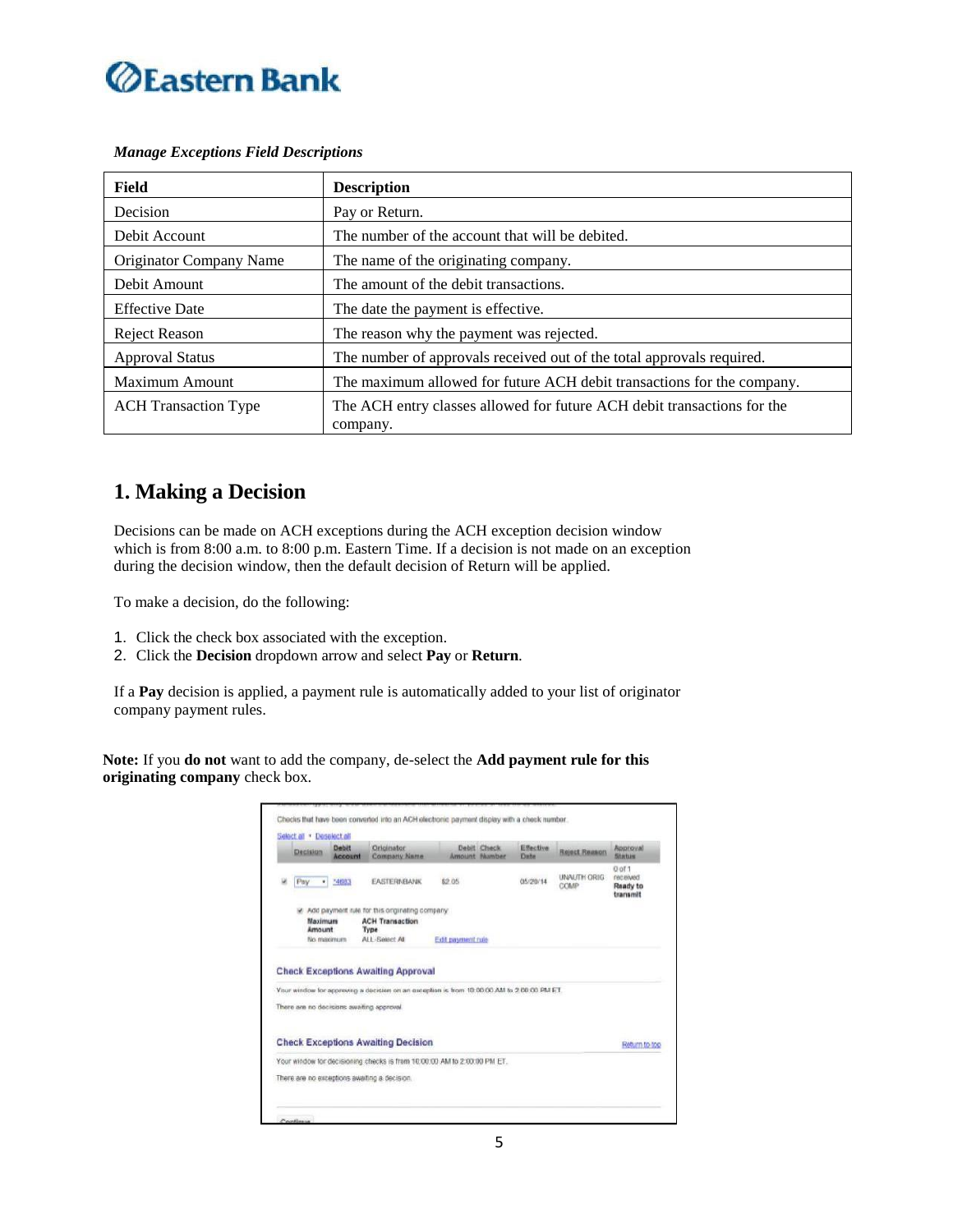If multiple payment rules are set up for an originating company, the most restrictive maximum amount and ACH transaction type settings will be applied to future ACH debit transactions. For example, if a payment rule is set up for Company A with a maximum amount of \$50.00 for all transaction types and another rule is set up with a maximum amount of \$100.00 for the CCD transaction type, only CCD debit transactions with amounts of \$50.00 or less will be allowed.

Optional: For Pay decisions, modify the Maximum Amount and/or the ACH Transaction Type by clicking the Edit payment rule link. If you do not add an amount all transactions will be allowed for this company.

3. Click Continue.

|                       |                                               | <b>ACH Decisions Selected for Approval/Transmit</b> |                 |              |                       |                          | <b>Change Selections</b>             |
|-----------------------|-----------------------------------------------|-----------------------------------------------------|-----------------|--------------|-----------------------|--------------------------|--------------------------------------|
| Decision              | <b>Debit Account</b>                          | Originator<br>Company Name                          | Dobit<br>Amount | Check Number | <b>Effective Date</b> | Reject Reason            | Approval Status                      |
| Return                | *4511                                         | ABC Corp                                            | \$765.43 124569 |              | 07/08/2014            | Unauthorized Orig. Comp. | 1 of 2 received<br>Ready to transmit |
| Pay                   | $*4512$                                       | ZIP Corp                                            | S895.46         |              | 07/08/2014            | Unauthorized Sec.        | 0 of 2 received<br>Ready to transmit |
| <b>Maximum Amount</b> | Add payment rule for this originating company | <b>ACH Transaction Type</b>                         |                 |              |                       |                          |                                      |
| No maximum            |                                               | ALL-Select All                                      |                 |              |                       |                          |                                      |

4. Review and verify the exceptions. To change your selections, click the **Change Selections** link. 5. Click **Approve/Transmit**.

|          |                                                | <b>Exceptions Manager - Confirmation</b>                                                                                                          |                     |                       |                      |                    | Print this page                       |
|----------|------------------------------------------------|---------------------------------------------------------------------------------------------------------------------------------------------------|---------------------|-----------------------|----------------------|--------------------|---------------------------------------|
|          |                                                | The decisions below have been transmitted successfully.                                                                                           |                     |                       |                      |                    |                                       |
|          | <b>Originator Company Maintenance</b>          | Payment rules for current day paid ACH exceptions can be added and edited until 3:00 PM ET. To add or edit a payment rule, go to ACH Positive Pay |                     |                       |                      |                    |                                       |
|          |                                                | Print this confirmation for your records. To approve additional decisions, return to Exceptions Manager.                                          |                     |                       |                      |                    |                                       |
|          | Approved/Transmitted:                          | 9/28/2011 1:22:01 PM                                                                                                                              |                     |                       |                      |                    |                                       |
|          | Approved/Transmitted by:                       | <b>JKEMP</b>                                                                                                                                      |                     |                       |                      |                    |                                       |
|          | <b>ACH Approved/Transmitted Decisions</b>      |                                                                                                                                                   |                     |                       |                      |                    |                                       |
| Decision | <b>Debit Account</b>                           | <b>Originator Company Name</b>                                                                                                                    | <b>Debit Amount</b> | <b>Effective Date</b> | Reject Reason        |                    | <b>Approval Status</b>                |
| Return   | 7892                                           | <b>TEST COMPNY NAMB</b>                                                                                                                           | \$12.00             | 01/13/10              | UNAUTH ORIG SEC 0510 |                    | 1 of 1 received<br><b>Transmitted</b> |
| Pay      | 7893                                           | <b>TEST COMPNY NAMC</b>                                                                                                                           | \$10.00             | 01/13/10              | UNAUTH ORIG COMP0520 | <b>Transmitted</b> | 1 of 1 received                       |
|          | Added payment rule for this orginating company |                                                                                                                                                   |                     |                       |                      |                    |                                       |
|          | <b>Maximum Amount</b>                          | <b>ACH Transaction Type</b>                                                                                                                       |                     |                       |                      |                    |                                       |

### **2. Deleting a Decision**

Exception decisions that have not received **all approvals** can be deleted during the ACH decision window that is from 8:00 a.m. to 8:00 p.m. Eastern Time.

Exception decisions that have received all approvals cannot be deleted/changed.

To delete a decision: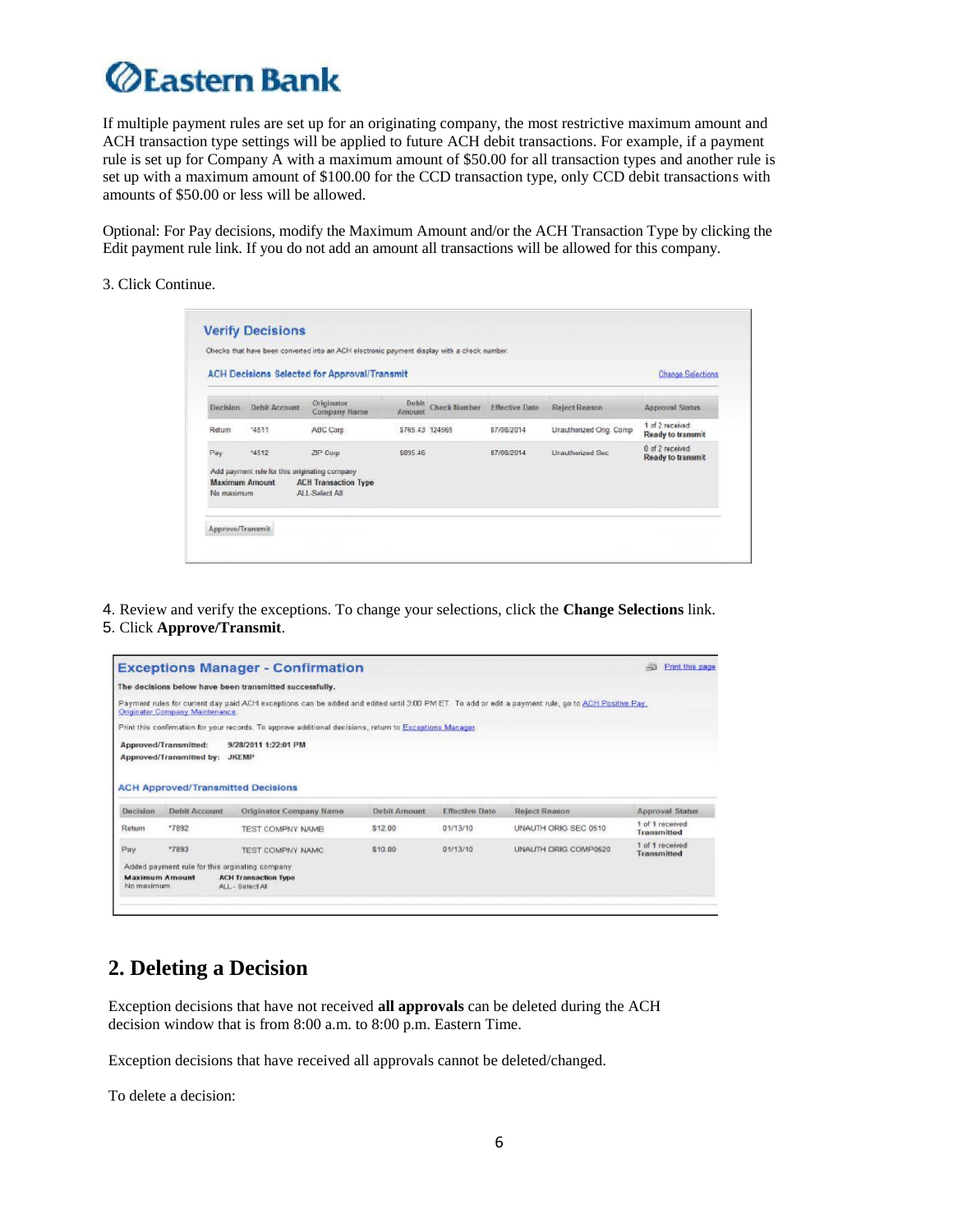## *<u>ØEastern Bank</u>*

1. On the *Manage Exceptions* page, click the appropriate link in the **Debit Account** column.

| <b>Exception Detail</b>                                                                                                                                                                                                                                       |         |                                                                                             |  |  |  |              |
|---------------------------------------------------------------------------------------------------------------------------------------------------------------------------------------------------------------------------------------------------------------|---------|---------------------------------------------------------------------------------------------|--|--|--|--------------|
| To approve and transmit this decision, click "Approve." To delete this decision, click "Delete decision." All approvals must be received before this decision<br>will be transmitted. To view details for a different decision, return to Exceptions Manager. |         |                                                                                             |  |  |  |              |
|                                                                                                                                                                                                                                                               |         | Checks that have been converted into an ACH electronic payment display with a check number. |  |  |  |              |
| <b>Exception Details</b>                                                                                                                                                                                                                                      |         |                                                                                             |  |  |  |              |
| Decision                                                                                                                                                                                                                                                      |         | Pay                                                                                         |  |  |  |              |
| <b>Debit Account</b>                                                                                                                                                                                                                                          |         | *7891                                                                                       |  |  |  |              |
| Driginator Company:                                                                                                                                                                                                                                           |         | A COMPANY                                                                                   |  |  |  |              |
| Driginator Company Id:<br>Debit Amount:                                                                                                                                                                                                                       |         | 000123456<br>\$100.00                                                                       |  |  |  |              |
|                                                                                                                                                                                                                                                               |         |                                                                                             |  |  |  | Check Number |
| Effective Date:                                                                                                                                                                                                                                               |         | 11/29/12                                                                                    |  |  |  |              |
| Reject Reason:                                                                                                                                                                                                                                                |         | UNAUTH ORIG AMT \$520                                                                       |  |  |  |              |
| <b>ACH Entry Class:</b>                                                                                                                                                                                                                                       |         | <b>PPD</b>                                                                                  |  |  |  |              |
| Decision User:                                                                                                                                                                                                                                                |         | <b>ADMIN</b>                                                                                |  |  |  |              |
| Decision Oate:                                                                                                                                                                                                                                                |         | 03/06/13                                                                                    |  |  |  |              |
| delate decision                                                                                                                                                                                                                                               |         |                                                                                             |  |  |  |              |
| <b>Approval History Information</b>                                                                                                                                                                                                                           |         |                                                                                             |  |  |  |              |
| Approval Status: 1 of 2 received                                                                                                                                                                                                                              |         |                                                                                             |  |  |  |              |
| Action                                                                                                                                                                                                                                                        | Heer ID | Data                                                                                        |  |  |  |              |
| Approval                                                                                                                                                                                                                                                      | ADMIN   | 03/06/2013 11:11:24 AM (ET)                                                                 |  |  |  |              |

2. Click the **Delete decision** link.

3. The *Delete Exception Decision - Verification* page is displayed. Review the exception as needed.

4. Click **Delete**. The decision is deleted and the *Manage Exceptions* page is redisplayed.

#### **C. Exceptions Status**

The Search Exception Decision Status page allows a company user to search for exceptions for all or specific accounts for a date or date range.

To search for the status of a decision:

1. Click **Account Services > ACH Positive Pay > Exceptions status**.

| Account:        | $1 - 3$                                                                            |                                                                                                                  |                        |          | All accounts | $\overline{ }$<br>Go |
|-----------------|------------------------------------------------------------------------------------|------------------------------------------------------------------------------------------------------------------|------------------------|----------|--------------|----------------------|
|                 | m<br>Description                                                                   |                                                                                                                  |                        | Type     | Account      | <b>ABA/TRC</b>       |
|                 | 巴                                                                                  | PRESTIGE HEALTH ACCOUNT                                                                                          |                        | Saving   | 2470         | 081203790            |
|                 | 図                                                                                  | PRESTIGE OPERATING ACCOUNT                                                                                       | Checking               | $*4511$  | 081203790    |                      |
|                 | $\overline{u}$                                                                     | PRESTIGE PAYROLL ACCOUNT                                                                                         |                        | Checking | $*4512$      | 081203790            |
| Date range:     | Specific date:<br>From<br>To                                                       | /2014<br>119<br>09<br>(mm/dd/yyyy)<br>1/20<br>12014<br>08<br>(mm/dd/yyyy)<br>12014<br>119<br>09<br>(mm/ddi/yyyy) | Ō<br>$\sqrt{10}$<br>m, |          |              |                      |
| Exception type: | Current business day<br>Include all exceptions<br>Decisioned<br>Not yet decisioned |                                                                                                                  |                        |          |              |                      |

2. Click the check box next to accounts that will be searched.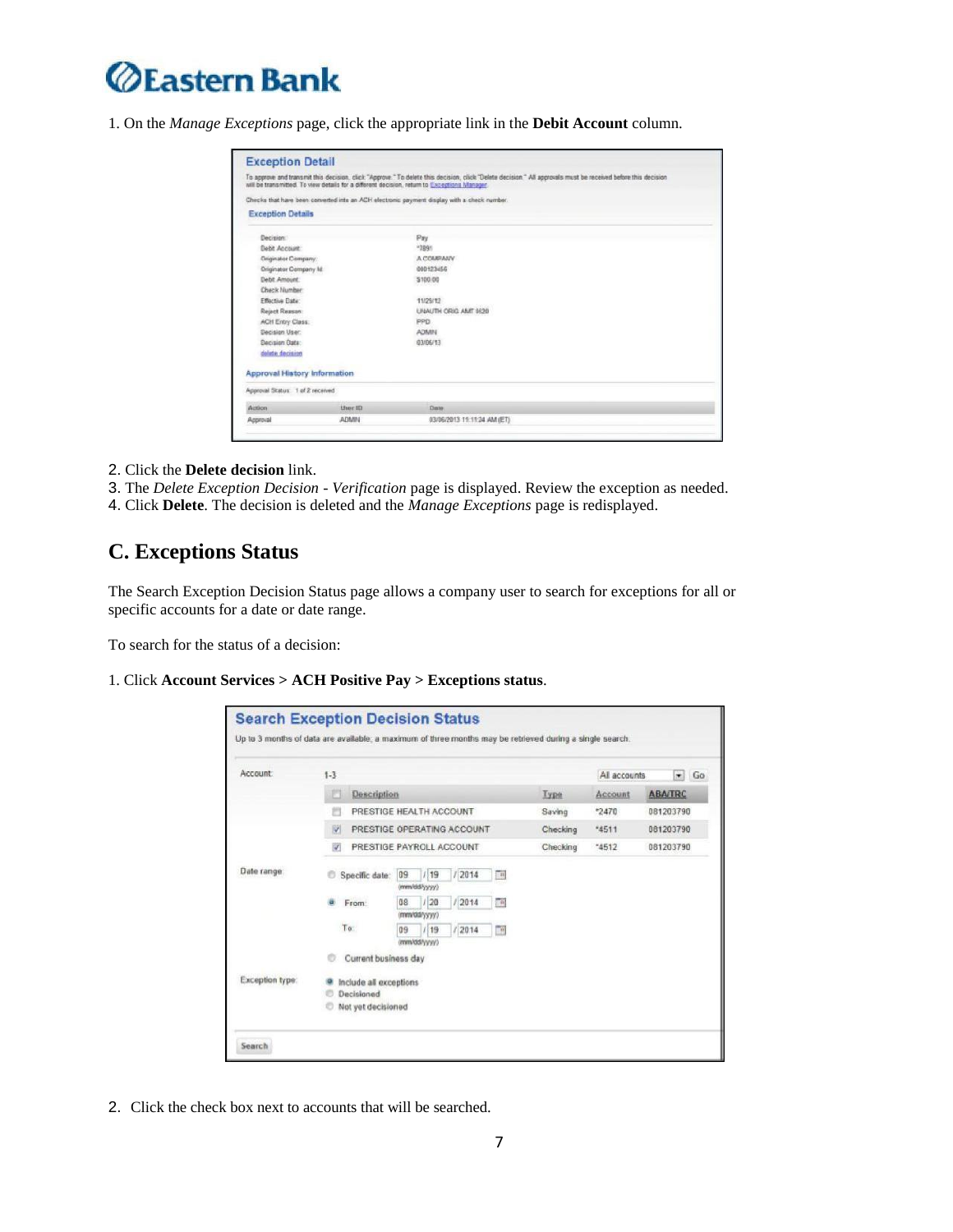

3. Enter a specific date, or choose a range of dates to search. A maximum of three months can be retrieved during a single search.

4. Select an exception type.

5. Click **Search**. The Exceptions Decisions Status Summary page displays the results of the selected criteria.

|                                                 |                                                                                                                                                                              | <b>Exception Decisions Status Summary</b>                                                                                 |                 |                                         |                        |                                             |  |                                |
|-------------------------------------------------|------------------------------------------------------------------------------------------------------------------------------------------------------------------------------|---------------------------------------------------------------------------------------------------------------------------|-----------------|-----------------------------------------|------------------------|---------------------------------------------|--|--------------------------------|
|                                                 |                                                                                                                                                                              | Exceptions with a "Default" decision have been decisioned by the bank. Please contact your Bank Support for the decision. |                 |                                         |                        |                                             |  |                                |
|                                                 |                                                                                                                                                                              | Checks that have been converted into an ACH electronic payment display with a check number.                               |                 |                                         |                        |                                             |  |                                |
| Decision and approval occeptions   New search   |                                                                                                                                                                              |                                                                                                                           |                 |                                         |                        |                                             |  |                                |
| Report created:                                 | 09/19/2014 at 09:52:57 AM (ET)                                                                                                                                               |                                                                                                                           |                 |                                         |                        |                                             |  |                                |
| Accounts:                                       | 081203790 - "#512 - PRESTIGE PAYROLL ACCOUNT - Checking<br>081203780 - * 4511 - PRESTIGE OPERATING ACCOUNT - Checking<br>08/20/2014 to 09/19/2014<br>Include all escaptions. |                                                                                                                           |                 |                                         |                        |                                             |  |                                |
| Date range:<br>Exception type:<br>Total items:  |                                                                                                                                                                              |                                                                                                                           |                 |                                         |                        |                                             |  |                                |
| (To view stelaris, click on the account number) |                                                                                                                                                                              |                                                                                                                           |                 |                                         |                        |                                             |  |                                |
| Decision                                        |                                                                                                                                                                              | <b>Debit Account</b> Originator Company                                                                                   |                 | Debit Amount Check Number EBactive Date |                        | <b>Reject Reason</b>                        |  | Approval Status                |
| Return                                          | 14511                                                                                                                                                                        | ABC Carp                                                                                                                  | EADIN 43        |                                         | 09/15/2014             | Unauthorized Orig. Comp.                    |  | 2 of 2 received<br>Transmitted |
| Default                                         | 14511                                                                                                                                                                        | ZIP Corp.                                                                                                                 | <b>S7005 46</b> | 924587                                  | D9/16/2014             | Unauthorized Sec                            |  |                                |
| Return                                          | 14511                                                                                                                                                                        | ABC Carp                                                                                                                  | \$765.43        |                                         | 09/19/2014             | Unauthorized Orig. Comp.                    |  | 1 of 3 raceived                |
| Pay                                             | 14611                                                                                                                                                                        | 21P Corp.                                                                                                                 | 5395.46         |                                         | <b><i>DECEMBER</i></b> | Unauthorized Sec.                           |  | 1-of 3 received                |
| Delauft                                         | 14512                                                                                                                                                                        | ABC Corp.                                                                                                                 | 5766.43         | 124569                                  | 09/11/2014             | Unauthorized Orig. Comp.                    |  |                                |
|                                                 | $-4512$                                                                                                                                                                      | ZIP Carp                                                                                                                  | <b>SSGC 46</b>  |                                         | 09/14/2014             | Unauthorized Sec                            |  |                                |
| Default                                         |                                                                                                                                                                              |                                                                                                                           |                 |                                         |                        | Unauthorized Orio, Comp528, 1 of 2 received |  |                                |
| Pay                                             | *4512                                                                                                                                                                        | ABC Carp.                                                                                                                 | 5700.43         |                                         | 09/19/2014             |                                             |  |                                |
| Pay                                             | "4512                                                                                                                                                                        | ABC Carp                                                                                                                  | 5650.43         |                                         | 05/19/2014             | Unauthorized Sec.                           |  | 1 of 2 received                |

Exceptions appear with one of the following decisions:

| <b>Decision</b>  | <b>Description</b>                                                                                                                                                                        |
|------------------|-------------------------------------------------------------------------------------------------------------------------------------------------------------------------------------------|
| Pay              | A Pay decision made on the exception. All approvals are required before the<br>decision is applied to the exception.                                                                      |
| Return           | A Return decision made on the exception. All approvals are<br>required before the decision is applied to the exception.                                                                   |
| Pending Decision | The decision window is still open and a decision has not been made.                                                                                                                       |
| Default          | The financial organization-defined default decision was applied because a<br>decision was not made on the exception or the decision was not fully<br>approved during the decision window. |

Exception details and approval information can be viewed by clicking on the **Debit Account** link.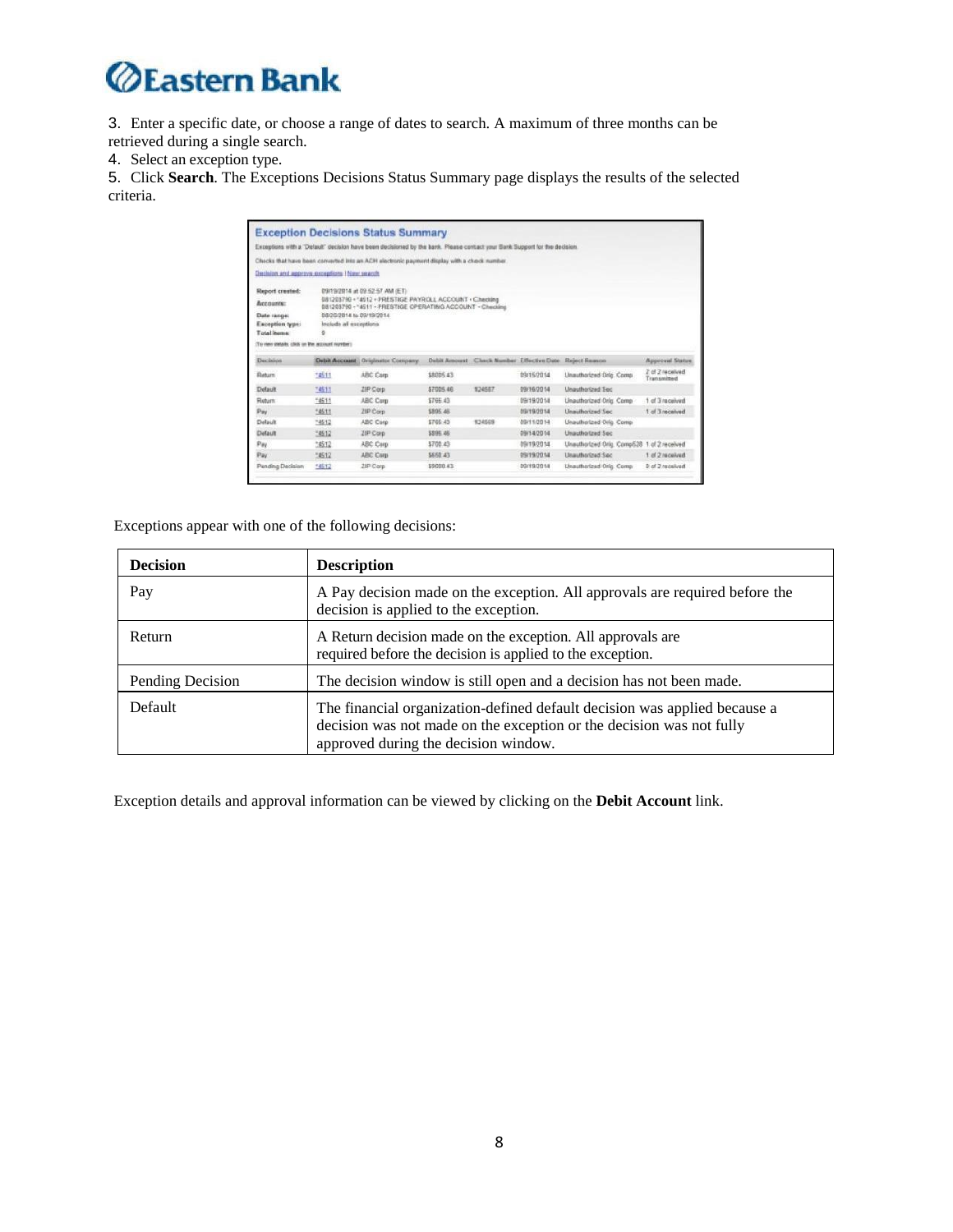| <b>Exception Decision Status Detail</b> |                                                                                             |                        |
|-----------------------------------------|---------------------------------------------------------------------------------------------|------------------------|
|                                         | Checks that have been converted into an ACH electronic payment display with a check number. |                        |
| <b>Exception Details</b>                |                                                                                             |                        |
| Decision:                               | Return                                                                                      |                        |
| Account                                 | $*4511$                                                                                     |                        |
| Originator Company:                     | ABC Corp                                                                                    |                        |
| Originator Company Id:                  | 1555665555                                                                                  |                        |
| Debit Amount                            | \$8005.43                                                                                   |                        |
| Check Number:                           |                                                                                             |                        |
| Effective Date:                         | 09/15/2014                                                                                  |                        |
| Reject Reason:                          | Unauthorized Orig. Comp                                                                     |                        |
| <b>ACH Entry Class:</b>                 | CCD                                                                                         |                        |
| Approval Status:                        | 2 of 2 received                                                                             |                        |
| <b>Approval History Information</b>     |                                                                                             |                        |
| Approval status: 2 of 2 received        |                                                                                             |                        |
| <b>Action</b>                           | Userid                                                                                      | Date.                  |
| Decision request                        | DAVID2                                                                                      | 09/15/2014 11:18:34 AM |
| Approval                                | DAVID2                                                                                      | 09/15/2014 11:18:34 AM |
| Approval                                | <b>ADMIN</b>                                                                                | 09/15/2014 11:18:34 AM |

### **D. Manage Payment Rules**

The *Manage Payment Rules* page is used to add, edit, and delete payment rules at any time.

A payment rule prevents future exceptions from being generated for an originating company. Payment rules can be added, edited, and deleted at any time, even when there is not an exception to decision. Originating companies that have ACH exceptions with a Pay decision are added to your list of originator company payment rules automatically. By default, the payment rule is set up with No maximum for the Maximum Amount and ALL - Select All for the ACH Transaction Type (ACH entry class).

If multiple payment rules are set up for an originating company, the most restrictive maximum amount and ACH transaction type settings will be applied to future ACH debit transactions. For example, if a payment rule is set up for Company A with a maximum amount of \$50.00 for all transaction types and another rule is set up with a maximum amount of \$100.00 for the CCD transaction type, only CCD debit transactions with amounts of \$50.00 or less will be allowed.

#### **1. Adding Payment Rules**

To add a new payment rule, do the following:

1. Click **Account Services > ACH Positive Pay > Manage payment rules**.

| Payment rules guidelines | <b>Manage Payment Rules</b> |                             |                                |                      |            |                  |      | Print this page |
|--------------------------|-----------------------------|-----------------------------|--------------------------------|----------------------|------------|------------------|------|-----------------|
| Authorizations           |                             |                             |                                |                      |            |                  |      |                 |
| <b>Debit Account</b>     | <b>Maximum Amount</b>       | <b>ACH Transaction Type</b> | <b>Originator Company Name</b> | <b>Criginator ID</b> | Expires    | <b>Rule Type</b> |      |                 |
| 14512                    | No maximum                  | ALL - Select All            | ZIP Corp                       | <b>ACHID</b>         | 10/11/2014 | One-Time         | Edit | Delete          |
| 14611                    | \$50.00                     | IAT                         | ABC Corp                       | ACHID2               | 10/11/2014 | Ongoing          | Edit | Delete          |
| "4511                    | No maximum                  | ALL - Select All            | ABC Corp.                      | ACHID3               | 10/11/2014 | Do not allow     | Eat  | Dalsta          |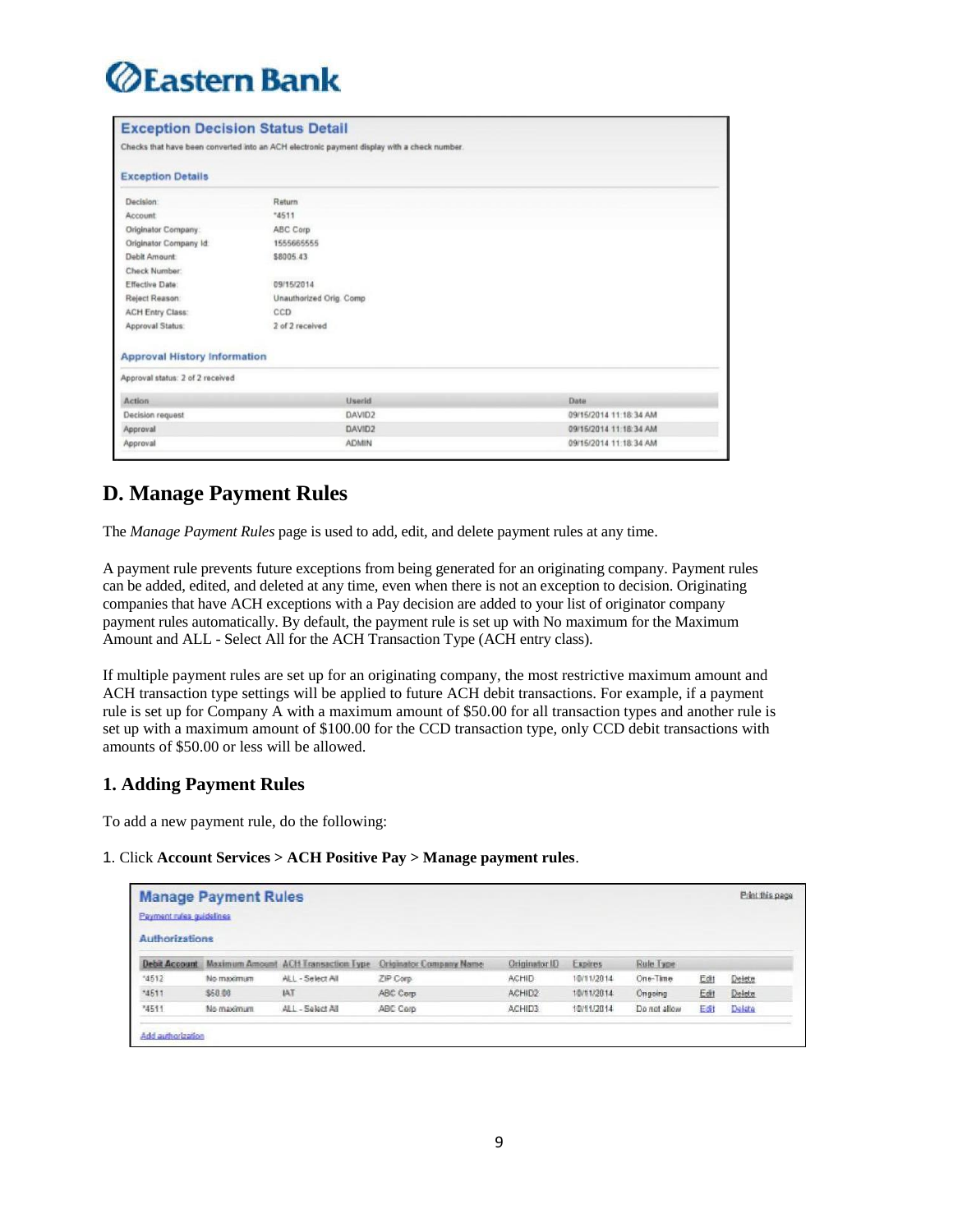

#### 2. Click **Add Authorization**.

| Type:                    | $\bullet$                                  |
|--------------------------|--------------------------------------------|
| Debit account:           |                                            |
| Maximum amount:          | No maximum amount                          |
|                          | 6 Maximum amount 5                         |
| ACH transaction type:    | ALL - Select All                           |
| Originator Company name: |                                            |
| Originator Company ID:   |                                            |
| Expiration Date:         | No Expiration Date                         |
|                          | I <br>E<br>Expiration Date<br>(mm/dd/yyyy) |

3. Select the type of rule from the drop down menu. The options are as follows:

| <b>Payment Rule Type</b> | <b>Description</b>                                                                                                                                                       |
|--------------------------|--------------------------------------------------------------------------------------------------------------------------------------------------------------------------|
| One-time                 | A debit filter that is only applied once to a specified criteria. After the<br>conditions of the filter have been met, the filter is removed and replaced<br>by a block. |
| Ongoing                  | A debit filter for specified criteria that is effective until the expiration date.                                                                                       |
| Do not allow             | A debit block that blocks all transactions for a specified criteria.                                                                                                     |

4. Select the debit account and enter the maximum amount, if applicable.

5. Select the ACH transaction type from the drop down menu. The options are as follows:

| <b>Type</b> | <b>Description</b>                 | <b>Type</b> | <b>Description</b>                |
|-------------|------------------------------------|-------------|-----------------------------------|
| <b>ALL</b>  | Select All                         | <b>POS</b>  | Point-of-sale                     |
| <b>ADV</b>  | <b>Automated Accounting Advice</b> | <b>PPD</b>  | Prearranged payment and Deposit   |
| <b>ARC</b>  | <b>Accounts Receivable</b>         | <b>RCK</b>  | Re-presented Check                |
| <b>BOC</b>  | <b>Back office Conversion</b>      | <b>SHR</b>  | <b>Shared network Transaction</b> |
| <b>CCD</b>  | Corporate Credit or Debit          | TEL         | Telephone-Initiated               |
| <b>CTX</b>  | Corporate Trade Exchange           | <b>TRC</b>  | <b>Truncated Entry</b>            |
| <b>IAT</b>  | International ACH Transaction      | <b>TRX</b>  | <b>Truncated Entries Exchange</b> |
| <b>MTE</b>  | <b>Machine Transfer Entry</b>      | <b>WEB</b>  | Internet-initiated                |
| <b>POP</b>  | Point-of purchase                  | <b>XCK</b>  | Destroyed Check                   |

6. Enter the originator company name, originator company ID, and the expiration date.

7. Click **Save Changes**.